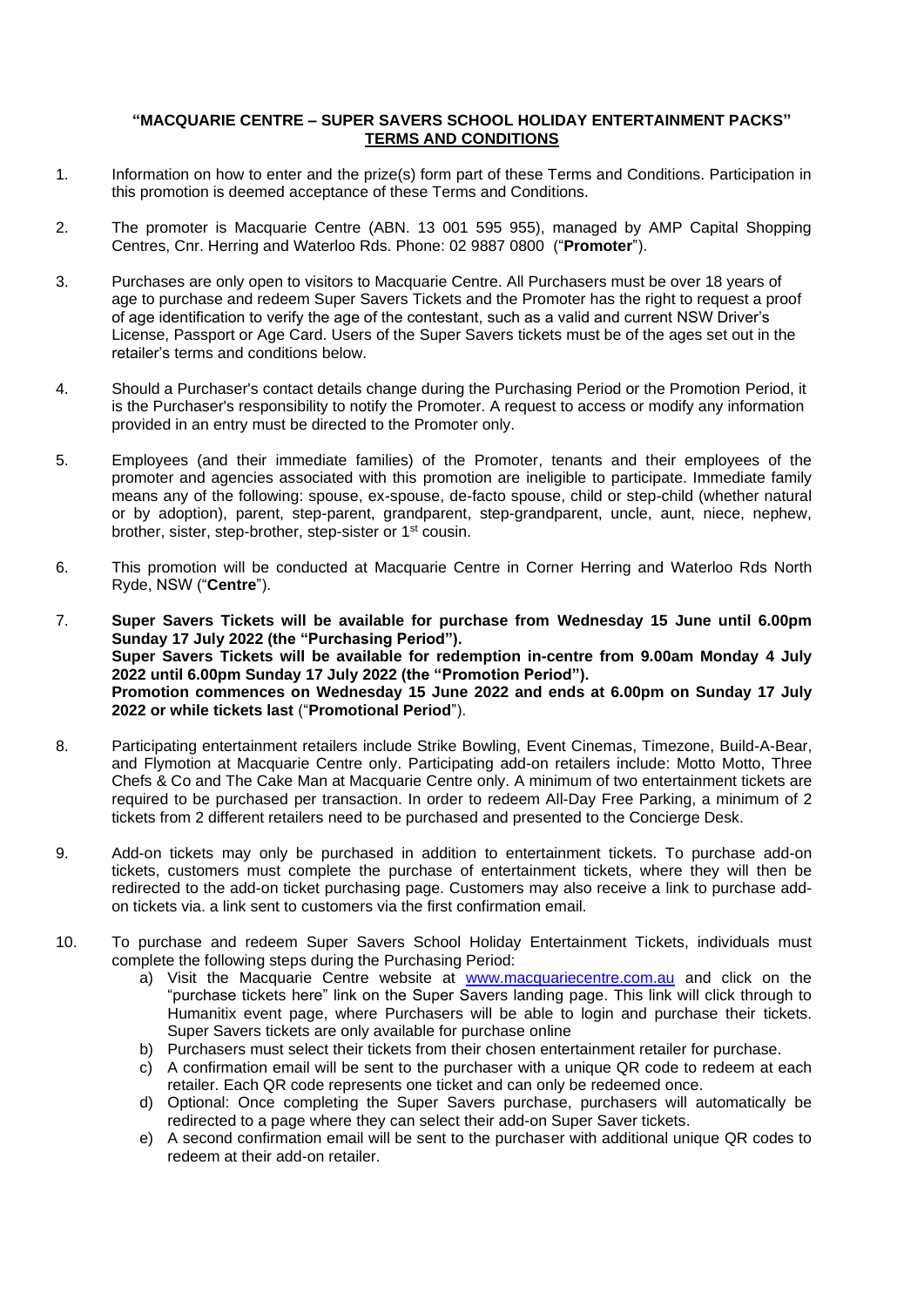The total price includes the Humanitix booking fee and GST. **All-day free parking is also included with ticket purchases of two or more. These two tickets must be from different retailers and made in one transaction.** All prices and values of the Super Saver Tickets are in Australian Dollars.

Once the purchase has been made via Humanitix, a validation email will be sent to the Purchaser to confirm the order with unique QR code.

To redeem the Super Savers Tickets, the Purchaser must complete the following steps during the Promotional Period:

- a) Present their Super Savers ticket, including the QR code, as provided in the Humanitix Confirmation email to a staff member at the participating retailer to scan during the retailer's trading hours. Please note Purchasers may be required to provide evidence of the Humanitix confirmation email along with proof of identification when redeeming
- b) Concierge will provide complimentary all-day free parking tickets for every purchase of two tickets or more, during time the Super Savers tickets are redeemed. These two tickets must be purchased by two different retailers, and made in one transaction. Purchases will need to present their tickets to a staff member at Concierge to redeem. Only one validated parking ticket will be provided per visit.
- c) Complimentary all-day free parking tickets are only valid for use 4 17 July 2022 inclusive. Any unused complimentary parking tickets at the end of the Promotion Period will be void.
- 11. Entrants must retain the QR Code(s) from Humanitix as proof of purchase. Failure to produce the QR Codes as proof of purchase when requested may, in the absolute discretion of the Promoter, result in invalidation of ALL of an entrant's purchases and forfeiture of any right to their Super Savers Entertainment Ticket(s). Receipt(s) must clearly specify name and type of ticket during the Promotional Period.
- 12. Once a purchase is made by the Purchaser, the Purchaser acknowledges that the Promoter's decision in relation to any aspect of the Super Savers promotion is final and binding. **Refunds will not be provided**.
- 13. The Promoter reserves the right, at any time, to verify the validity of purchases and the purchaser (including a purchaser's identity, age and place of residence) and reserves the right, in its sole discretion, to disqualify any individual who the Promoter has reason to believe has breached any of these Terms and Conditions, tampered with the purchasing process or engaged in any unlawful or other improper misconduct calculated to jeopardise fair and proper payments of the Super Savers Entertainment Tickets. Errors and omissions may be accepted at the Promoter's discretion. Failure by the Promoter to enforce any of its rights at any stage does not constitute a waiver of those rights. The Promoter's legal rights to recover damages or other compensation from such an offender are reserved.
- 14. The Promoter shall not be liable for any loss or damage whatsoever which is suffered (including but not limited to indirect or consequential loss) or for any personal injury suffered or sustained in connection with the purchase or use of Super Savers tickets except for any liability which cannot be excluded by law.
- 15. If there is a dispute as to the identity of a purchaser, the Promoter reserves the right, in its sole discretion, to determine the identity of the purchaser.
- 16. The following retailer terms and conditions apply to the ticket(s):

# **a) Event Cinemas x1 Kids Movie Ticket:**

- i. Super Savers ticket must be presented to redeem entry.
- ii. Not valid after 5pm Saturdays.
- iii. x1 kids movie ticket. Kids aged 4 15 years old.
- iv. Vouchers are redeemable for "standard seats" and do not include recliner seats, seats within "Your Cinema Your Way" cinemas or Event Junior sessions.

# **b) Strike Bowling x1 Game of Bowling OR Laser Tag:**

- i. Super Saver ticket must be presented at the counter to redeem entry;
- ii. Entry is subject to lane availability;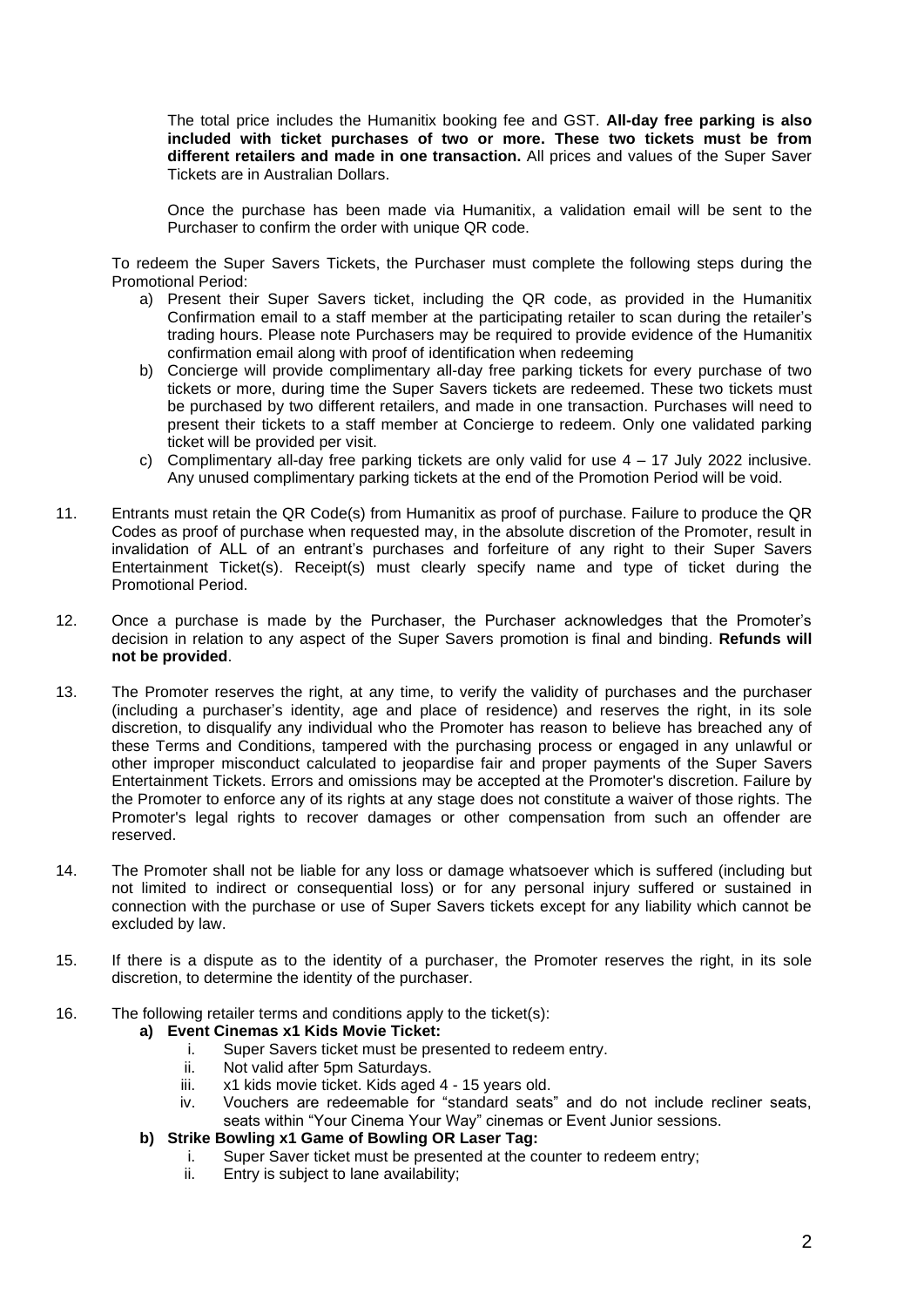iii. Valid for ages 4 – 15 years.

# **c) Timezone 30 Minutes Time Play and 200 x Powertickets:**

- i. Super Saver ticket must be presented at counter to redeem entry;
- ii. Time Play is valid for 1 person only; No additional Powertickets won. 30 Minutes Time Play on RED & YELLOW Swipers only.
- iii. Limited to 30 minutes Time Play on Red & Yellow swipers only;
- iv. Valid for all ages
- **d) Build-A-Bear x1 \$19 Lil Pudding, Lil Brownie Cubs or as an \$19 store credit on ANY Furry Friend.**
	- i. Super Saver ticket must be presented in store to redeem Furry Friend;<br>ii. Ticket valid on \$19 Furry Friend Lil Pudding. Lil Brownie Cubs or as
	- Ticket valid on \$19 Furry Friend Lil Pudding, Lil Brownie Cubs or as an \$19 store credit on ANY Furry Friend.
	- iii. Ticket not valid for clothes and accessories. Clothes and accessories sold separately;
	- iv. Valid for all ages.
	- v. Not valid with any other offer/promotion ie. Scoopon
	- vi. Not valid with parties
- **e) Flymotion:**
	- i. Redeemable for 1 x 8-minute jump on the Bungy Trampoline;
	- ii. Super Saver ticket must be presented for scanning to redeem entry;
	- iii. Only 4 people at any one time;
	- iv. Jumpers must be between 10kg and 80kg, see jumper requirements instore for more details.
	- v. Valid 3 11 years of age.
	- vi. Further conditions apply, see in-store for details.

## **f) Add on - Motto Motto:**

- i. Adult Meal redeemable for 1x Donburi Rice Bowl + Water or Pepsi Max for \$15.00
- ii. Kids Meal redeemable for 1x Kids Meal + Water for \$8.00
- iii. Further conditions apply, see in-store for details.

# **g) Add on – Three Chefs & Co:**

- i. Adult Meal redeemable for 1x Burger Meal Deal for \$15.00
- ii. Kids Meal redeemable for 1x Kids Breakfast for \$8.00
- iii. Further conditions apply, see in-store for details.

#### **h) Add on – The Cake Man:**

- i. Redeemable for 2x Remicone soft serve desserts for \$10.00. Eight different flavours are available including: brown sugar pearl, mango pearl, strawberry pearl, lychee strawberry pearl, Hawaii beach, heartringue milk, heartingue chocolate and chococo
- ii. Further conditions apply, see in-store for details.
- 17. In the event that the food retailer has run out of ingredients, a credit will be issued for the Purchaser to redeem the meal during the next School Holidays Super Savers event.
- 18. If, for any reason, the Purchaser does not redeem their Super Saves ticket at the specified time or within the time stipulated for the use of the Super Savers tickets, then the Super Savers ticket will be deemed invalid and cash or other prizes will not be offered in replacement.
- 19. Tickets are not transferable or exchangeable and cannot be taken as cash, unless otherwise specified.
- 20. Purchases are deemed to be received at the time of receipt into the Promoter's database. The Promoter is not responsible for receipt of incorrect, inaccurate or incomplete information either caused by website users or by any of the equipment used, or by any computers or technology used by intermediaries, service providers, or business partners to facilitate the campaign.
- 21. The Purchasers accept and acknowledge that they must participate in all promotional activities concerning the promotion and they consent to the promoter using their name and image in any further promotional material. Redemption of the Super Savers ticket constitutes consent to use the Purchasers full name and email address, whom will be contacted via the Macquarie Centre e-Newsletters unless otherwise stated. By purchasing a Super Savers ticket, Purchasers are providing consent for the Promoter to hold and use their personal information.